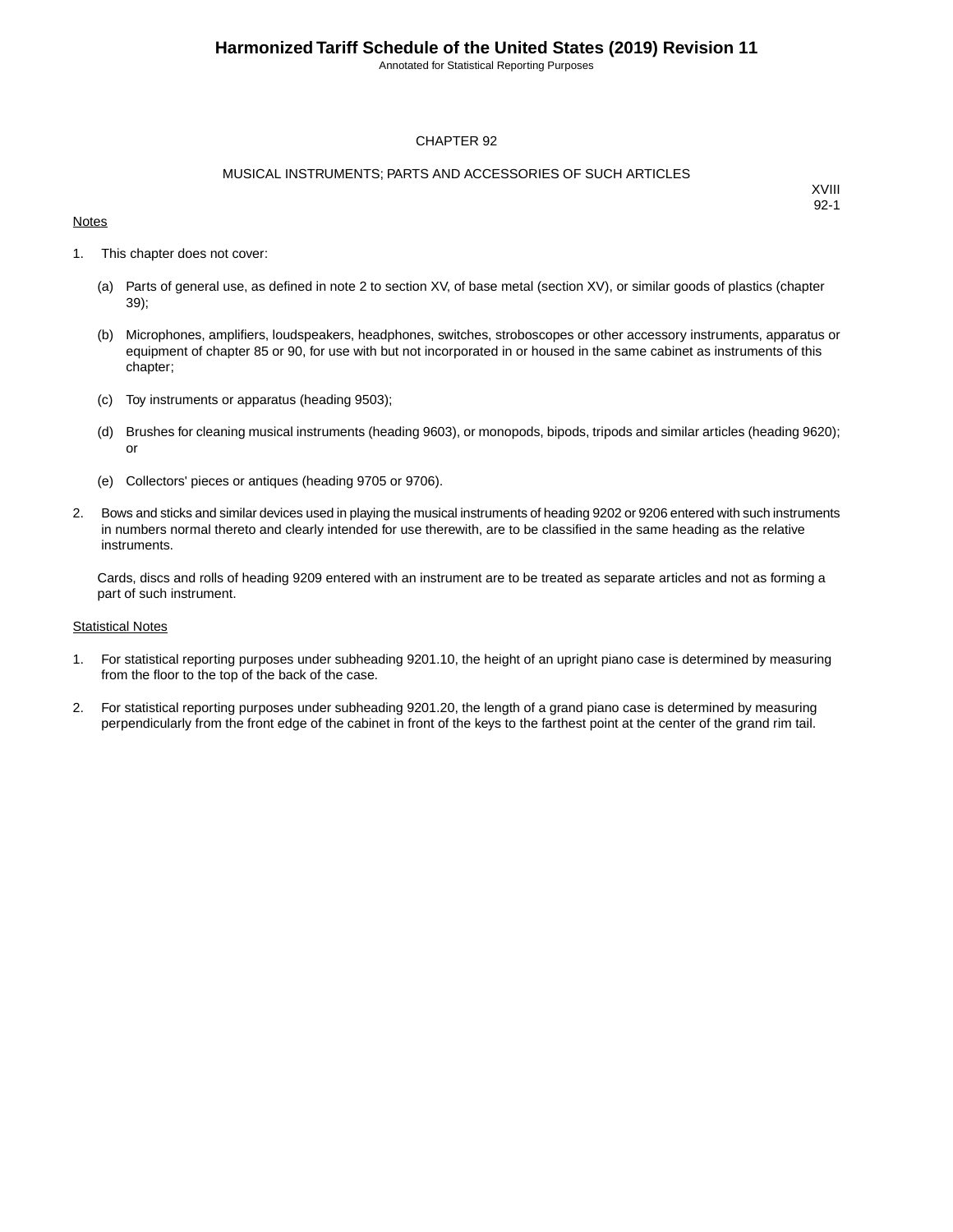Annotated for Statistical Reporting Purposes

| Heading/   | Stat. |                                                                                           | Unit     |         | Rates of Duty                                                                         |                |
|------------|-------|-------------------------------------------------------------------------------------------|----------|---------|---------------------------------------------------------------------------------------|----------------|
| Subheading | Suf-  | <b>Article Description</b>                                                                | of       |         |                                                                                       | $\overline{2}$ |
|            | fix   |                                                                                           | Quantity | General | Special                                                                               |                |
| 9201       |       | Pianos, including player pianos; harpsichords and other<br>keyboard stringed instruments: |          |         |                                                                                       |                |
| 9201.10.00 |       |                                                                                           |          | 4.7%    | Free (A, AU, BH,<br>CA, CL, CO, D, E,<br>IL, JO, KR, MA,<br>MX, OM, P, PA,            | 40%            |
|            | 05    |                                                                                           | No.      |         | PE, SG)                                                                               |                |
|            | 11    | Other:<br>Containing a case measuring less than 111.76 cm                                 |          |         |                                                                                       |                |
|            | 21    | Containing a case measuring 111.76 cm or more<br>but less than 121.92 cm in height        | .lNo.    |         |                                                                                       |                |
|            | 31    | Containing a case measuring 121.92 cm or more<br>but less than 129.54 cm in height        | No.      |         |                                                                                       |                |
|            | 41    | Containing a case measuring 129.54 cm or more                                             | No.      |         |                                                                                       |                |
| 9201.20.00 |       |                                                                                           |          | 4.7%    | Free (A, AU, BH,<br>CA, CL, CO, D, E,<br>IL, JO, KR, MA,<br>MX, OM, P, PA,            | 40%            |
|            | 05    | Other:                                                                                    |          |         | PE, SG)                                                                               |                |
|            | 11    | Containing a case measuring less than 152.40 cm                                           | .lNo.    |         |                                                                                       |                |
|            | 21    | Containing a case measuring 152.40 cm or more                                             |          |         |                                                                                       |                |
|            | 31    | Containing a case measuring 167.64 cm or more<br>but less than 180.34 cm in length        | . No.    |         |                                                                                       |                |
|            | 41    | Containing a case measuring 180.34 cm or more<br>but less than 195.58 cm in length        | No.      |         |                                                                                       |                |
|            | 51    | Containing a case measuring 195.58 cm or more                                             | No.      |         |                                                                                       |                |
| 9201.90.00 | 00    |                                                                                           | No       | 3.5%    | Free (A, AU, BH,<br>CA, CL, CO, D, E,<br>IL, JO, KR, MA,<br>MX, OM, P, PA,<br>PE, SG) | 40%            |
|            |       |                                                                                           |          |         |                                                                                       |                |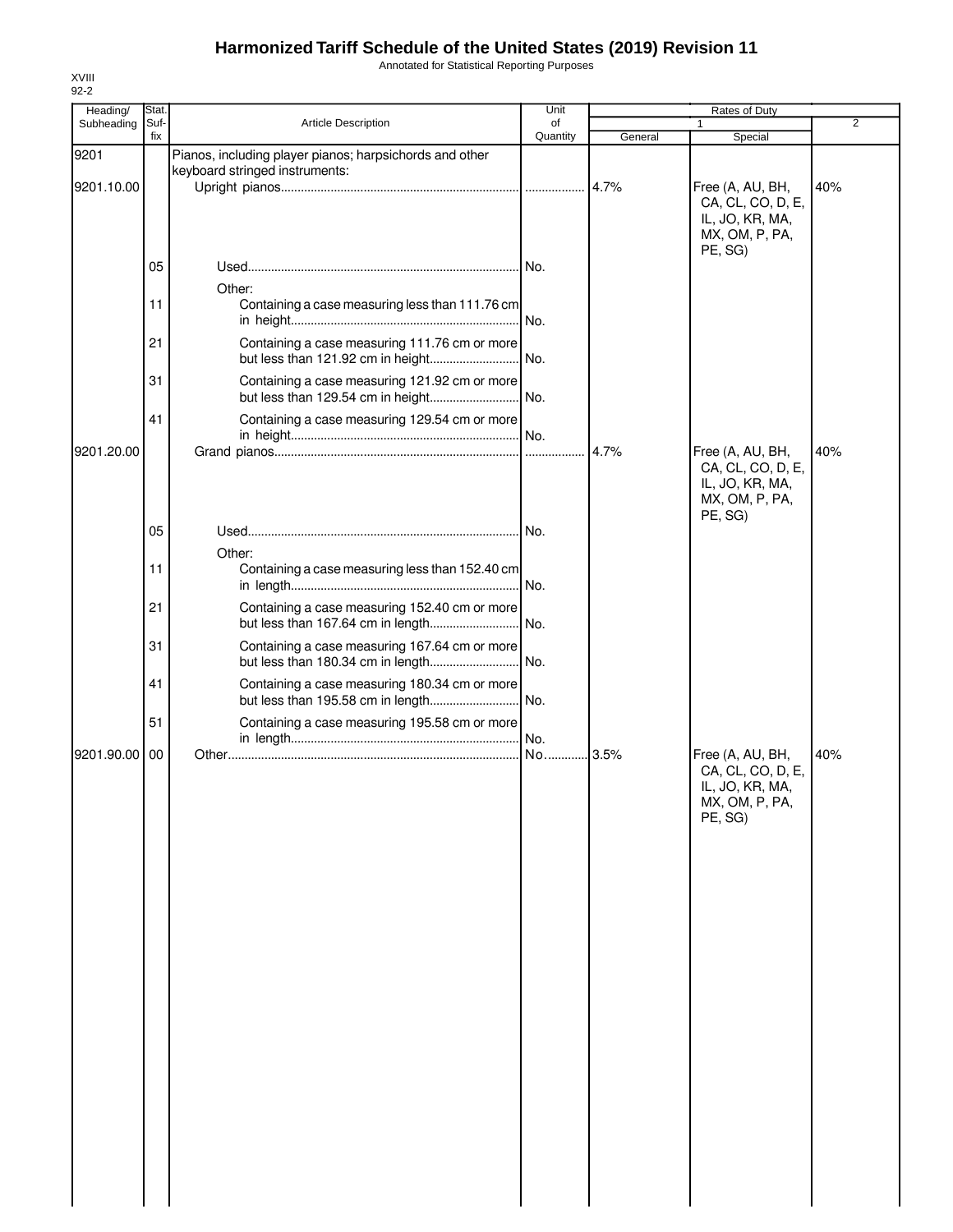Annotated for Statistical Reporting Purposes

| Heading/      | Stat.       |                                                                  | Unit           |         | Rates of Duty             |                |
|---------------|-------------|------------------------------------------------------------------|----------------|---------|---------------------------|----------------|
| Subheading    | Suf-<br>fix | Article Description                                              | of<br>Quantity |         | $\mathbf{1}$              | $\overline{2}$ |
| 9202          |             | Other string musical instruments (for example, guitars, violins, |                | General | Special                   |                |
|               |             | harps):                                                          |                |         |                           |                |
| 9202.10.00 00 |             |                                                                  | No             | .3.2%   | Free (A, AU, BH,          | 37.5%          |
|               |             |                                                                  |                |         | CA, CL, CO, D, E,         |                |
|               |             |                                                                  |                |         | IL, JO, KR, MA,           |                |
|               |             |                                                                  |                |         | MX, OM, P, PA,            |                |
|               |             |                                                                  |                |         | PE, SG)                   |                |
| 9202.90       |             | Other:                                                           |                |         |                           |                |
| 9202.90.20 00 |             | Guitars:<br>Valued not over \$100 each, excluding the value of   |                |         |                           |                |
|               |             |                                                                  | No             | 4.5%    | Free (A, AU, BH,          | 40%            |
|               |             |                                                                  |                |         | CA, CL, CO, D, E,         |                |
|               |             |                                                                  |                |         | IL, JO, KR, MA,           |                |
|               |             |                                                                  |                |         | MX, OM, P, PA,            |                |
|               |             |                                                                  |                |         | PE, SG)                   |                |
| 9202.90.40 00 |             |                                                                  | No             | .8.7%   | Free (A, AU, BH,          | 40%            |
|               |             |                                                                  |                |         | CA, CL, CO, D, E,         |                |
|               |             |                                                                  |                |         | IL, JO, KR, MA,           |                |
|               |             |                                                                  |                |         | MX, OM, P, PA,<br>PE, SG) |                |
| 9202.90.60 00 |             |                                                                  | No 4.6%        |         | Free (A, AU, BH,          | 40%            |
|               |             |                                                                  |                |         | CA, CL, CO, D, E,         |                |
|               |             |                                                                  |                |         | IL, JO, KR, MA,           |                |
|               |             |                                                                  |                |         | MX, OM, P, PA,            |                |
|               |             |                                                                  |                |         | PE, SG)                   |                |
|               |             |                                                                  |                |         |                           |                |
|               |             |                                                                  |                |         |                           |                |
|               |             |                                                                  |                |         |                           |                |
|               |             |                                                                  |                |         |                           |                |
|               |             |                                                                  |                |         |                           |                |
|               |             |                                                                  |                |         |                           |                |
|               |             |                                                                  |                |         |                           |                |
|               |             |                                                                  |                |         |                           |                |
|               |             |                                                                  |                |         |                           |                |
|               |             |                                                                  |                |         |                           |                |
|               |             |                                                                  |                |         |                           |                |
|               |             |                                                                  |                |         |                           |                |
|               |             |                                                                  |                |         |                           |                |
|               |             |                                                                  |                |         |                           |                |
|               |             |                                                                  |                |         |                           |                |
|               |             |                                                                  |                |         |                           |                |
|               |             |                                                                  |                |         |                           |                |
|               |             |                                                                  |                |         |                           |                |
|               |             |                                                                  |                |         |                           |                |
|               |             |                                                                  |                |         |                           |                |
|               |             |                                                                  |                |         |                           |                |
|               |             |                                                                  |                |         |                           |                |
|               |             |                                                                  |                |         |                           |                |
|               |             |                                                                  |                |         |                           |                |
|               |             |                                                                  |                |         |                           |                |
|               |             |                                                                  |                |         |                           |                |
|               |             |                                                                  |                |         |                           |                |
|               |             |                                                                  |                |         |                           |                |
|               |             |                                                                  |                |         |                           |                |
|               |             |                                                                  |                |         |                           |                |
|               |             |                                                                  |                |         |                           |                |
|               |             |                                                                  |                |         |                           |                |
|               |             |                                                                  |                |         |                           |                |
|               |             |                                                                  |                |         |                           |                |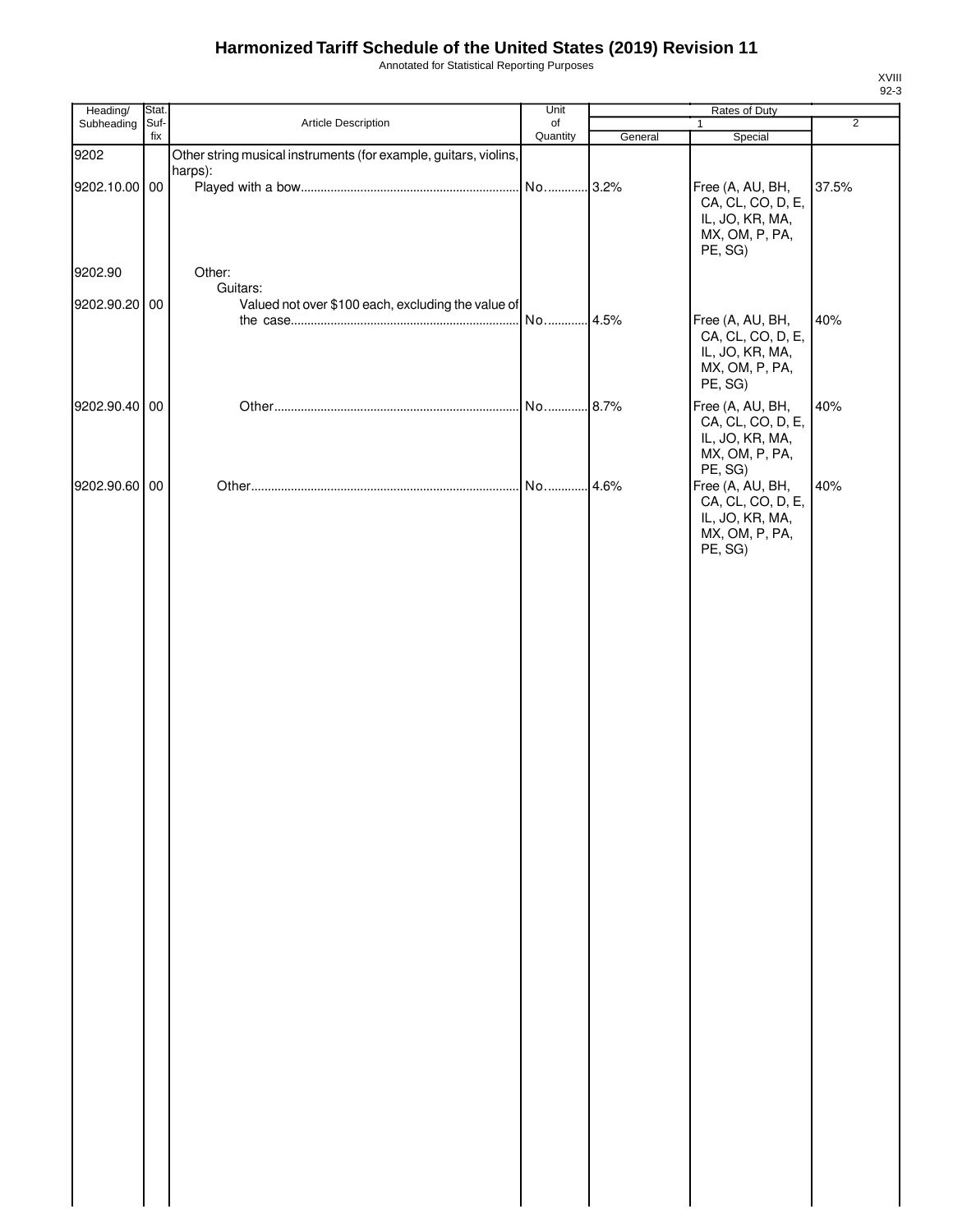Annotated for Statistical Reporting Purposes

| Heading/                 | Stat.       |                                                                                                                                                                           | Unit           |                | Rates of Duty                                                                          |                |
|--------------------------|-------------|---------------------------------------------------------------------------------------------------------------------------------------------------------------------------|----------------|----------------|----------------------------------------------------------------------------------------|----------------|
| Subheading               | Suf-<br>fix | <b>Article Description</b>                                                                                                                                                | of<br>Quantity | General        | Special                                                                                | $\overline{2}$ |
| 9205                     |             | Wind musical instruments (for example, keyboard pipe organs,<br>accordions, clarinets, trumpets, bagpipes), other than<br>fairground organs and mechanical street organs: |                |                |                                                                                        |                |
| 9205.10.00               |             |                                                                                                                                                                           |                | 2.9%           | Free (A*, AU, BH,<br>CA, CL, CO, D, E,<br>IL, JO, KR, MA,<br>MX, OM, P, PA,<br>PE. SG) | 40%            |
|                          | 40          |                                                                                                                                                                           | No.            |                |                                                                                        |                |
| 9205.90                  | 80          | Other:<br>Keyboard pipe organs; harmoniums and similar                                                                                                                    |                |                |                                                                                        |                |
| 9205.90.12 00            |             | keyboard instruments with free metal reeds:                                                                                                                               |                |                |                                                                                        | 35%            |
| 9205.90.14 00            |             |                                                                                                                                                                           | No 2.7%        |                | Free (A, AU, BH,<br>CA, CL, CO, D, E,<br>IL, JO, KR, MA,<br>MX, OM, P, PA,             | 40%            |
|                          |             | Accordions and similar instruments; mouth organs:<br>Accordions and similar instruments:                                                                                  |                |                | PE, SG)                                                                                |                |
| 9205.90.15 00            |             |                                                                                                                                                                           | No Free        |                |                                                                                        | 40%            |
| 9205.90.18 00            |             |                                                                                                                                                                           | No 2.6%        |                | Free (A, AU, BH,<br>CA, CL, CO, D, E,<br>IL, JO, KR, MA,<br>MX, OM, P, PA,<br>PE, SG)  | 40%            |
| 9205.90.19 00            |             | Woodwind instruments:                                                                                                                                                     |                |                |                                                                                        | 40%            |
| 9205.90.20 00            |             |                                                                                                                                                                           |                |                |                                                                                        | 40%            |
| 9205.90.40               |             |                                                                                                                                                                           |                |                | Free (A, AU, BH,<br>CA, CL, CO, D, E,<br>IL, JO, KR, MA,<br>MX, OM, P, PA,<br>PE, SG)  | 40%            |
|                          | 20          |                                                                                                                                                                           |                |                |                                                                                        |                |
|                          | 40          |                                                                                                                                                                           |                |                |                                                                                        |                |
|                          | 60          | Flutes and piccolos (except bamboo) No.                                                                                                                                   |                |                |                                                                                        |                |
|                          | 80          |                                                                                                                                                                           | No.            |                |                                                                                        |                |
| 9205.90.60 00<br>9206.00 |             | Percussion musical instruments (for example, drums,<br>xylophones, cymbals, castanets, maracas):                                                                          | No             | <b>.I</b> Free |                                                                                        | 40%            |
| 9206.00.20 00            |             |                                                                                                                                                                           | No             | 14.8%          | Free (A, AU, BH,<br>CA, CL, CO, D, E,<br>IL, JO, KR, MA,<br>MX, OM, P, PA,<br>PE, SG)  | 40%            |
| 9206.00.40 00            |             |                                                                                                                                                                           |                |                |                                                                                        | 40%            |
| 9206.00.60 00            |             | Sets of tuned bells known as chimes, peals or carillons                                                                                                                   | No Free        |                |                                                                                        | 50%            |
| 9206.00.80 00            |             |                                                                                                                                                                           | No 5.3%        |                | Free (A, AU, BH,<br>CA, CL, CO, D, E,<br>IL, JO, KR, MA,<br>MX, OM, P, PA,<br>PE, SG)  | 40%            |
|                          |             |                                                                                                                                                                           |                |                |                                                                                        |                |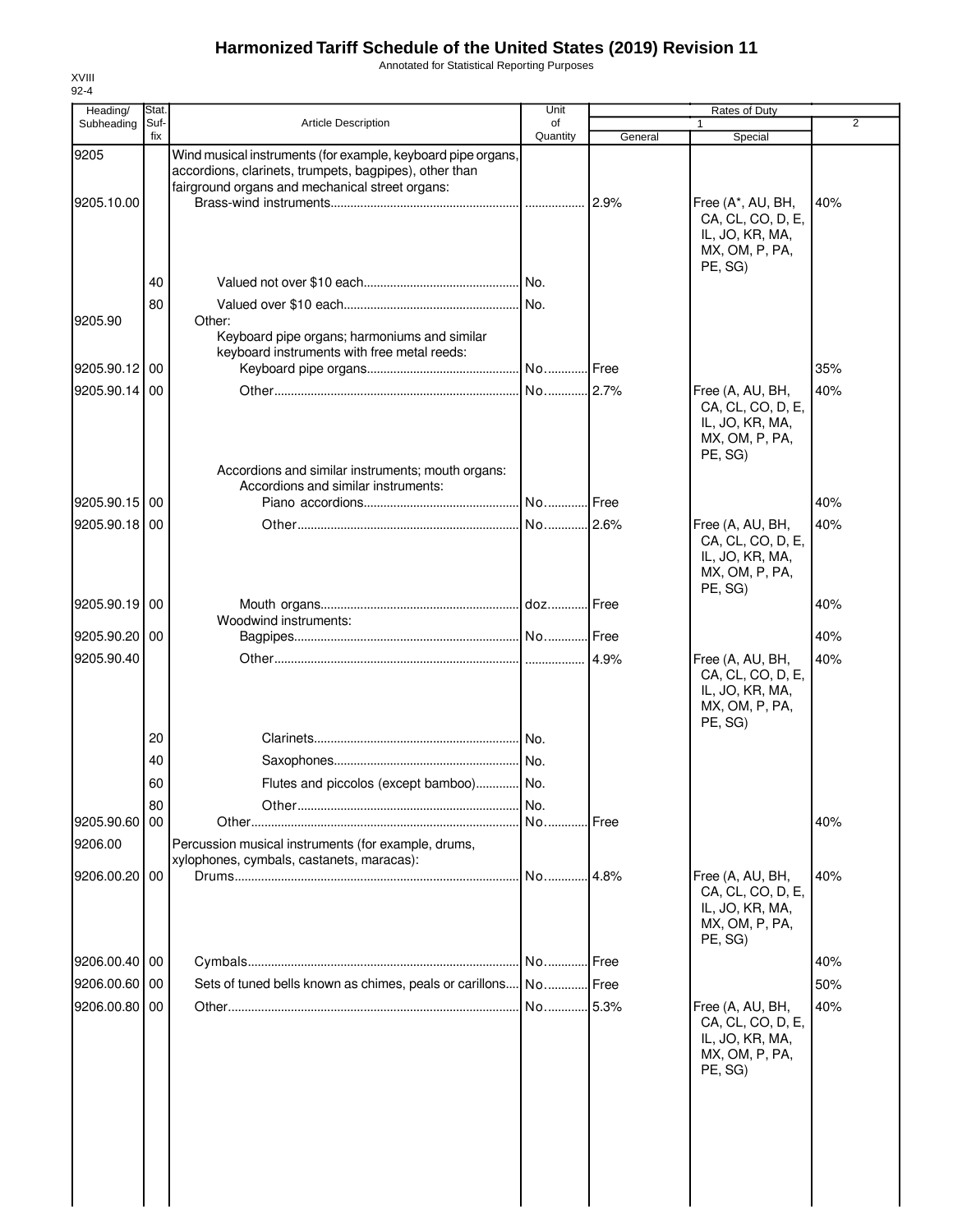Annotated for Statistical Reporting Purposes

| Heading/   | Stat.       |                                                                                                                                                                                                                                                                                                    | Unit           |         | Rates of Duty                                                                          |                |
|------------|-------------|----------------------------------------------------------------------------------------------------------------------------------------------------------------------------------------------------------------------------------------------------------------------------------------------------|----------------|---------|----------------------------------------------------------------------------------------|----------------|
| Subheading | Suf-<br>fix | <b>Article Description</b>                                                                                                                                                                                                                                                                         | of<br>Quantity | General | 1<br>Special                                                                           | $\overline{2}$ |
| 9207       |             | Musical instruments, the sound of which is produced, or must<br>be amplified, electrically (for example, organs, guitars,<br>accordions):                                                                                                                                                          |                |         |                                                                                        |                |
| 9207.10.00 |             |                                                                                                                                                                                                                                                                                                    |                |         | Free (A, AU, BH,<br>CA, CL, CO, D, E,<br>IL, JO, KR, MA,<br>MX, OM, P, PA,<br>PE, SG)  | 40%            |
|            | 05          | Music synthesizers:                                                                                                                                                                                                                                                                                |                |         |                                                                                        |                |
|            | 10          | Other:<br>With more than one keyboard:                                                                                                                                                                                                                                                             |                |         |                                                                                        |                |
|            | 45<br>55    |                                                                                                                                                                                                                                                                                                    |                |         |                                                                                        |                |
|            | 60          | With one keyboard:                                                                                                                                                                                                                                                                                 |                |         |                                                                                        |                |
|            | 65          | Other:                                                                                                                                                                                                                                                                                             |                |         |                                                                                        |                |
|            | 75          | Valued \$100 or over each No.                                                                                                                                                                                                                                                                      |                |         |                                                                                        |                |
| 9207.90.00 |             |                                                                                                                                                                                                                                                                                                    |                | 5%      | Free (A*, AU, BH,<br>CA, CL, CO, D, E,<br>IL, JO, KR, MA,<br>MX, OM, P, PA,<br>PE, SG) | 40%            |
|            | 40          |                                                                                                                                                                                                                                                                                                    |                |         |                                                                                        |                |
|            | 80          |                                                                                                                                                                                                                                                                                                    |                |         |                                                                                        |                |
| 9208       |             | Music boxes, fairground organs, mechanical street organs,<br>mechanical singing birds, musical saws and other musical<br>instruments not falling within any other heading of this chapter;<br>decoy calls of all kinds; whistles, call horns and other<br>mouth-blown sound signaling instruments: |                |         |                                                                                        |                |
| 9208.10.00 | 00          |                                                                                                                                                                                                                                                                                                    |                |         | Free (A, AU, BH,<br>CA, CL, CO, D, E,<br>IL, JO, KR, MA,<br>MX, OM, P, PA,<br>PE, SG)  | 40%            |
| 9208.90.00 |             |                                                                                                                                                                                                                                                                                                    |                |         | Free (A, AU, BH,<br>CA, CL, CO, D, E,<br>IL, JO, KR, MA,<br>MX, OM, P, PA,             | 40%            |
|            | 40          |                                                                                                                                                                                                                                                                                                    | No.            |         | PE, SG)                                                                                |                |
|            | 80          |                                                                                                                                                                                                                                                                                                    | I No.          |         |                                                                                        |                |
|            |             |                                                                                                                                                                                                                                                                                                    |                |         |                                                                                        |                |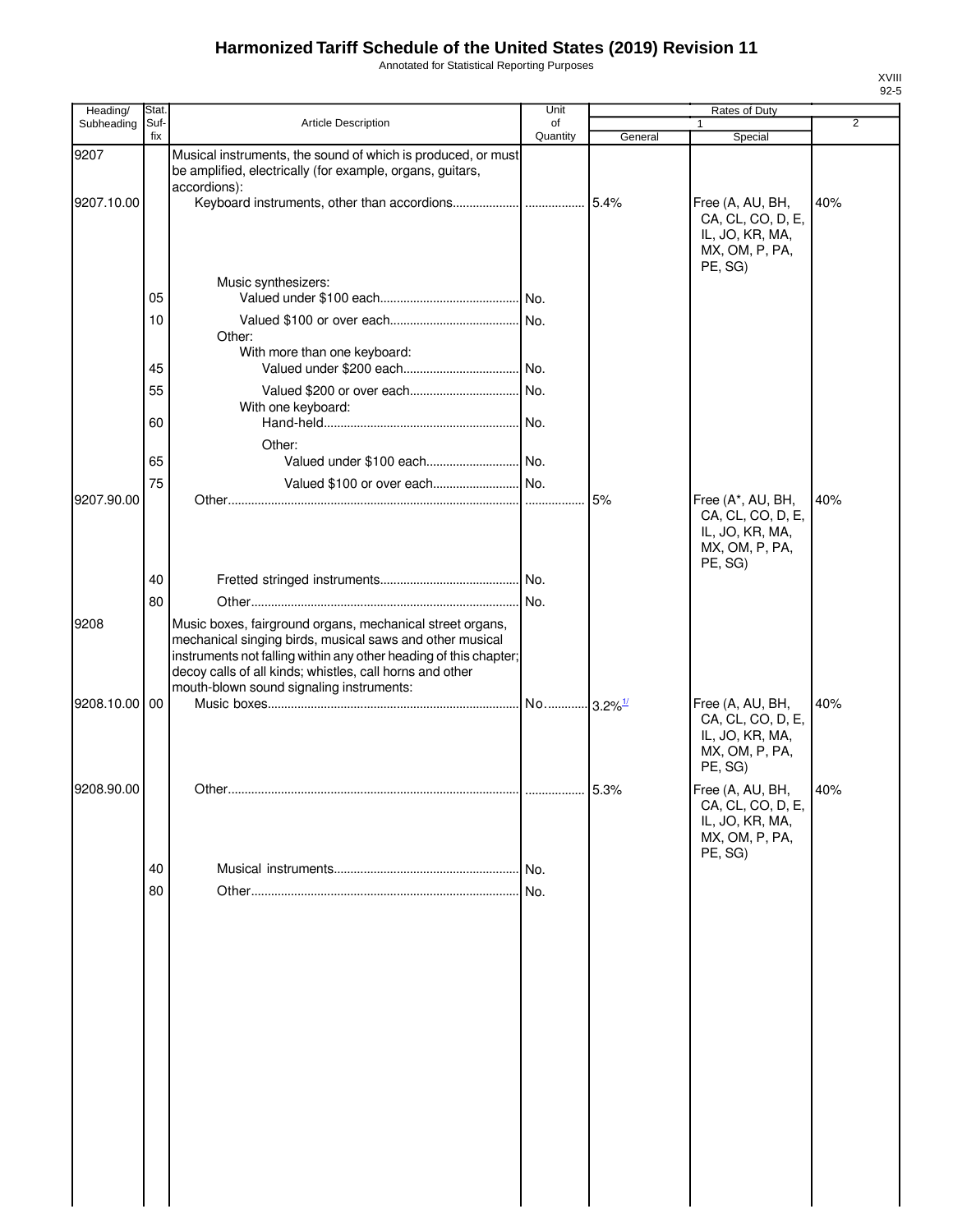Annotated for Statistical Reporting Purposes

| Stat. |                                                                                                                                                                                         | Unit                                                                                                                                           |                                                                                                                           | Rates of Duty                                                                          |                                                                 |
|-------|-----------------------------------------------------------------------------------------------------------------------------------------------------------------------------------------|------------------------------------------------------------------------------------------------------------------------------------------------|---------------------------------------------------------------------------------------------------------------------------|----------------------------------------------------------------------------------------|-----------------------------------------------------------------|
| fix   |                                                                                                                                                                                         |                                                                                                                                                |                                                                                                                           |                                                                                        | $\overline{2}$                                                  |
|       | Parts (for example, mechanisms for music boxes) and<br>accessories (for example, cards, discs and rolls for mechanical<br>instruments) of musical instruments; metronomes, tuning forks |                                                                                                                                                |                                                                                                                           |                                                                                        |                                                                 |
|       | Other:                                                                                                                                                                                  |                                                                                                                                                |                                                                                                                           |                                                                                        | 40%                                                             |
| 00    | Parts and accessories for pianos:                                                                                                                                                       |                                                                                                                                                |                                                                                                                           |                                                                                        | \$1/1,000 pins<br>$+35%$                                        |
|       |                                                                                                                                                                                         |                                                                                                                                                |                                                                                                                           | Free (A+, AU, BH,<br>CA, CL, CO, D, E,<br>IL, JO, KR, MA,<br>MX, OM, P, PA,<br>PE, SG) | 40%                                                             |
|       | Parts and accessories for the musical instruments of                                                                                                                                    |                                                                                                                                                |                                                                                                                           |                                                                                        |                                                                 |
| 00    | music holders for attachment to musical                                                                                                                                                 |                                                                                                                                                |                                                                                                                           |                                                                                        |                                                                 |
|       |                                                                                                                                                                                         |                                                                                                                                                |                                                                                                                           | Free (A, AU, BH,<br>CA, CL, CO, D, E,<br>IL, JO, KR, MA,<br>MX, OM, P, PA,<br>PE, SG)  | 45%                                                             |
|       |                                                                                                                                                                                         |                                                                                                                                                | 3.5%                                                                                                                      | CA, CL, CO, D, E,<br>IL, JO, KR, MA,<br>MX, OM, P, PA,<br>PE, SG)                      | \$1/1,000 pins<br>$+35%$                                        |
|       | parts and accessories for string instruments played                                                                                                                                     |                                                                                                                                                |                                                                                                                           |                                                                                        | 40%                                                             |
|       |                                                                                                                                                                                         |                                                                                                                                                |                                                                                                                           |                                                                                        |                                                                 |
|       |                                                                                                                                                                                         |                                                                                                                                                |                                                                                                                           | CA, CL, CO, D, E,<br>IL, JO, KR, MA,<br>MX, OM, P, PA,<br>PE, SG)                      | 40%                                                             |
|       |                                                                                                                                                                                         |                                                                                                                                                |                                                                                                                           |                                                                                        |                                                                 |
|       |                                                                                                                                                                                         |                                                                                                                                                |                                                                                                                           | CA, CL, CO, D, E,<br>IL, JO, KR, MA,<br>MX, OM, P, PA,                                 | 45%                                                             |
|       |                                                                                                                                                                                         | No                                                                                                                                             | 2.7%                                                                                                                      | Free (A, AU, BH,<br>CA, CL, CO, D, E,<br>IL, JO, KR, MA,<br>MX, OM, P, PA,<br>PE, SG)  | 40%                                                             |
|       | Suf-<br>9209.30.00 00<br>9209.91.40<br>9209.91.80 00<br>9209.92.20<br>9209.92.40 00<br>9209.92.60 00<br>9209.92.80 00<br>9209.94.40 00<br>9209.94.80 00                                 | Article Description<br>and pitch pipes of all kinds:<br>heading 9202:<br>Parts and accessories for the musical instruments of<br>heading 9207: | of<br>Quantity<br>Mutes, collapsible musical instrument stands and<br>Bows, parts of bows, bow hair, chin rests and other | General<br><b>IFree</b><br>4.6%                                                        | 1<br>Special<br>Free (A, AU, BH,<br>Free (A, AU, BH,<br>PE, SG) |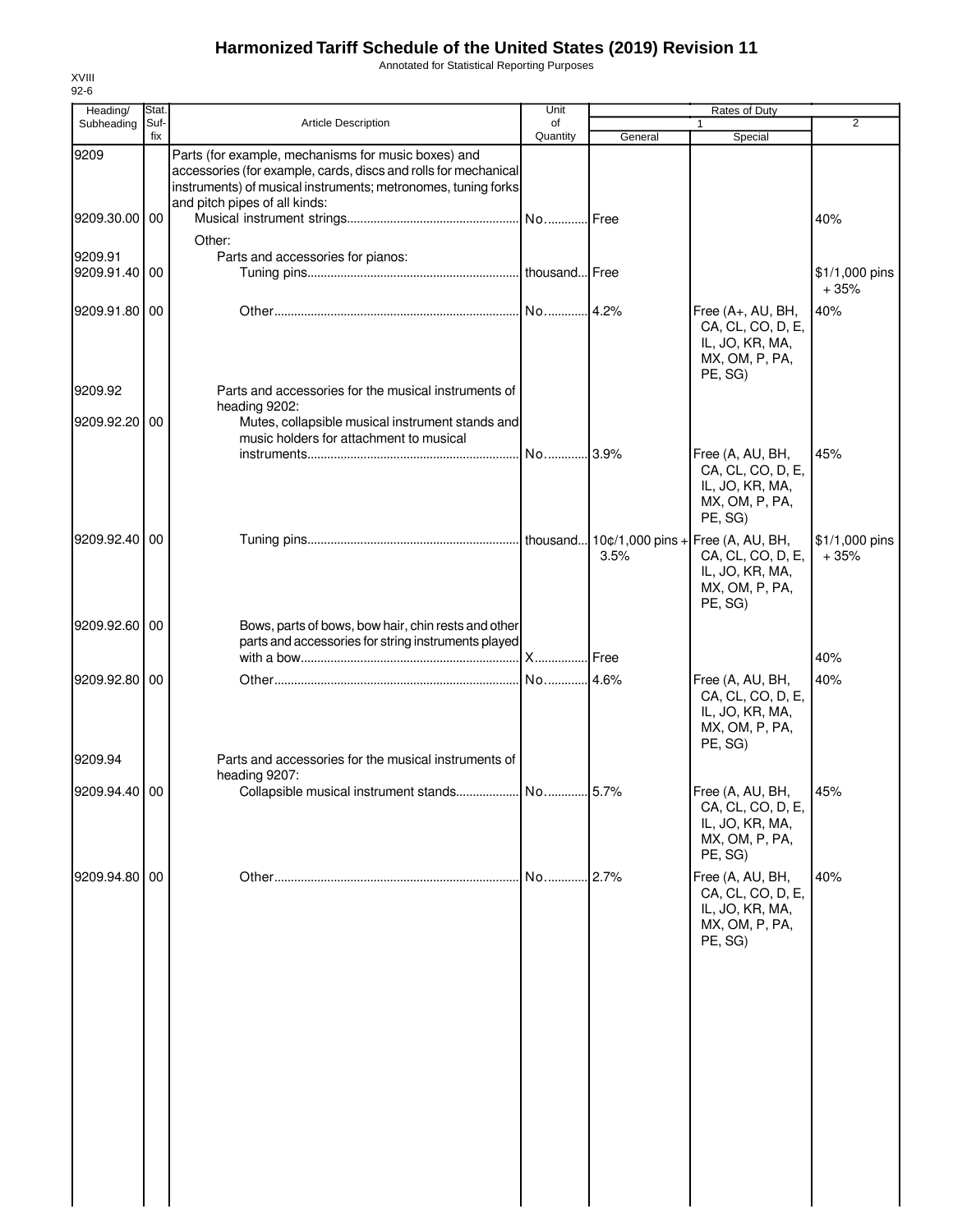Annotated for Statistical Reporting Purposes

| Heading/      | Stat.       |                                                                                                                                                                                                                                                      | Unit           |         | Rates of Duty                                                                         |                |
|---------------|-------------|------------------------------------------------------------------------------------------------------------------------------------------------------------------------------------------------------------------------------------------------------|----------------|---------|---------------------------------------------------------------------------------------|----------------|
| Subheading    | Suf-<br>fix | Article Description                                                                                                                                                                                                                                  | of<br>Quantity | General | 1<br>Special                                                                          | $\overline{2}$ |
| 9209 (con.)   |             | Parts (for example, mechanisms for music boxes) and<br>accessories (for example, cards, discs and rolls for mechanical<br>instruments) of musical instruments; metronomes, tuning forks<br>and pitch pipes of all kinds: (con.)<br>Other: (con.)     |                |         |                                                                                       |                |
| 9209.99       |             | Other:                                                                                                                                                                                                                                               |                |         |                                                                                       |                |
| 9209.99.05    | 00          | Metronomes, tuning forks and pitch pipes X Free                                                                                                                                                                                                      |                |         |                                                                                       | 40%            |
| 9209.99.10 00 |             | Mutes for musical instruments; pedals, dampers<br>and spurs for drums; pedals and holders for<br>cymbals; lyres and other music holders for<br>attachment to musical instruments; and collapsible<br>stands for holding music or for holding musical | No 5.7%        |         | Free (A, AU, BH,<br>CA, CL, CO, D, E,                                                 | 45%            |
|               |             | Other:                                                                                                                                                                                                                                               |                |         | IL, JO, KR, MA,<br>MX, OM, P, PA,<br>PE, SG)                                          |                |
| 9209.99.16 00 |             | For pipe organs of subheading 9205.90.12 X Free                                                                                                                                                                                                      |                |         |                                                                                       | 35%            |
| 9209.99.18 00 |             |                                                                                                                                                                                                                                                      |                |         | Free (A, AU, BH,<br>CA, CL, CO, D, E,<br>IL, JO, KR, MA,<br>MX, OM, P, PA,<br>PE, SG) | 40%            |
| 9209.99.20 00 |             |                                                                                                                                                                                                                                                      |                |         |                                                                                       | 40%            |
| 9209.99.40    |             | For other woodwind and brass wind musical                                                                                                                                                                                                            |                |         |                                                                                       |                |
|               | 40          |                                                                                                                                                                                                                                                      |                | Free    |                                                                                       | 40%            |
|               | 80          |                                                                                                                                                                                                                                                      |                |         |                                                                                       |                |
| 9209.99.61    | 00          |                                                                                                                                                                                                                                                      |                |         |                                                                                       | 40%            |
| 9209.99.80    | 00          |                                                                                                                                                                                                                                                      |                |         | Free (A, AU, BH,<br>CA, CL, CO, D, E,<br>IL, JO, KR, MA,<br>MX, OM, P, PA,<br>PE, SG) | 40%            |
|               |             |                                                                                                                                                                                                                                                      |                |         |                                                                                       |                |